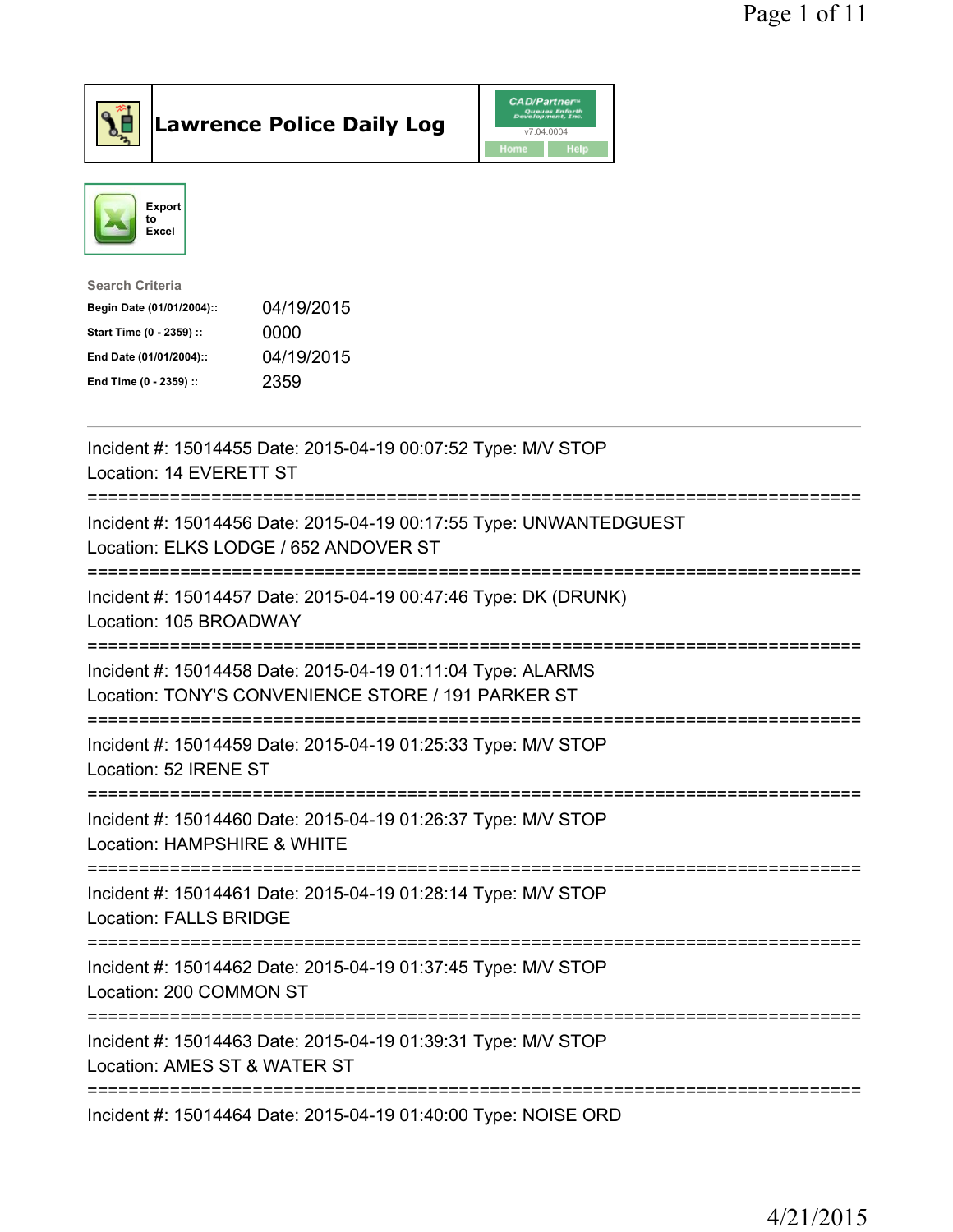Location: 76 TEWKSBURY ST FL 3 =========================================================================== Incident #: 15014465 Date: 2015-04-19 01:41:28 Type: M/V STOP Location: LAWRENCE ST & LOWELL ST =========================================================================== Incident #: 15014466 Date: 2015-04-19 01:46:03 Type: FIRE Location: 50 ISLAND ST =========================================================================== Incident #: 15014467 Date: 2015-04-19 01:47:50 Type: NOISE ORD Location: 17 CLIFTON ST FL 2 =========================================================================== Incident #: 15014468 Date: 2015-04-19 01:48:54 Type: NOISE ORD Location: 29 MORTON ST FL 2 =========================================================================== Incident #: 15014469 Date: 2015-04-19 01:50:03 Type: M/V STOP Location: BRADFORD & HAVERHILL =========================================================================== Incident #: 15014470 Date: 2015-04-19 01:55:23 Type: NOISE ORD Location: 42 SPRUCE ST =========================================================================== Incident #: 15014471 Date: 2015-04-19 02:02:16 Type: NOISE ORD Location: 544 ANDOVER ST FL 2 =========================================================================== Incident #: 15014472 Date: 2015-04-19 02:04:52 Type: M/V STOP Location: AMESBURY ST & BRADFORD ST =========================================================================== Incident #: 15014473 Date: 2015-04-19 02:05:31 Type: M/V STOP Location: HAVERHILL ST & JACKSON ST =========================================================================== Incident #: 15014474 Date: 2015-04-19 02:11:15 Type: NOISE ORD Location: BERKELEY CLUB / 41 PLEASANT ST =========================================================================== Incident #: 15014475 Date: 2015-04-19 02:11:43 Type: NOISE ORD Location: 206 ABBOTT ST =========================================================================== Incident #: 15014476 Date: 2015-04-19 02:20:58 Type: DISORDERLY Location: MEDFORD ST & OXFORD ST =========================================================================== Incident #: 15014477 Date: 2015-04-19 02:25:52 Type: M/V STOP Location: CANAL ST & MARSTON ST =========================================================================== Incident #: 15014478 Date: 2015-04-19 02:29:33 Type: M/V STOP Location: E HAVERHILL ST & PROSPECT ST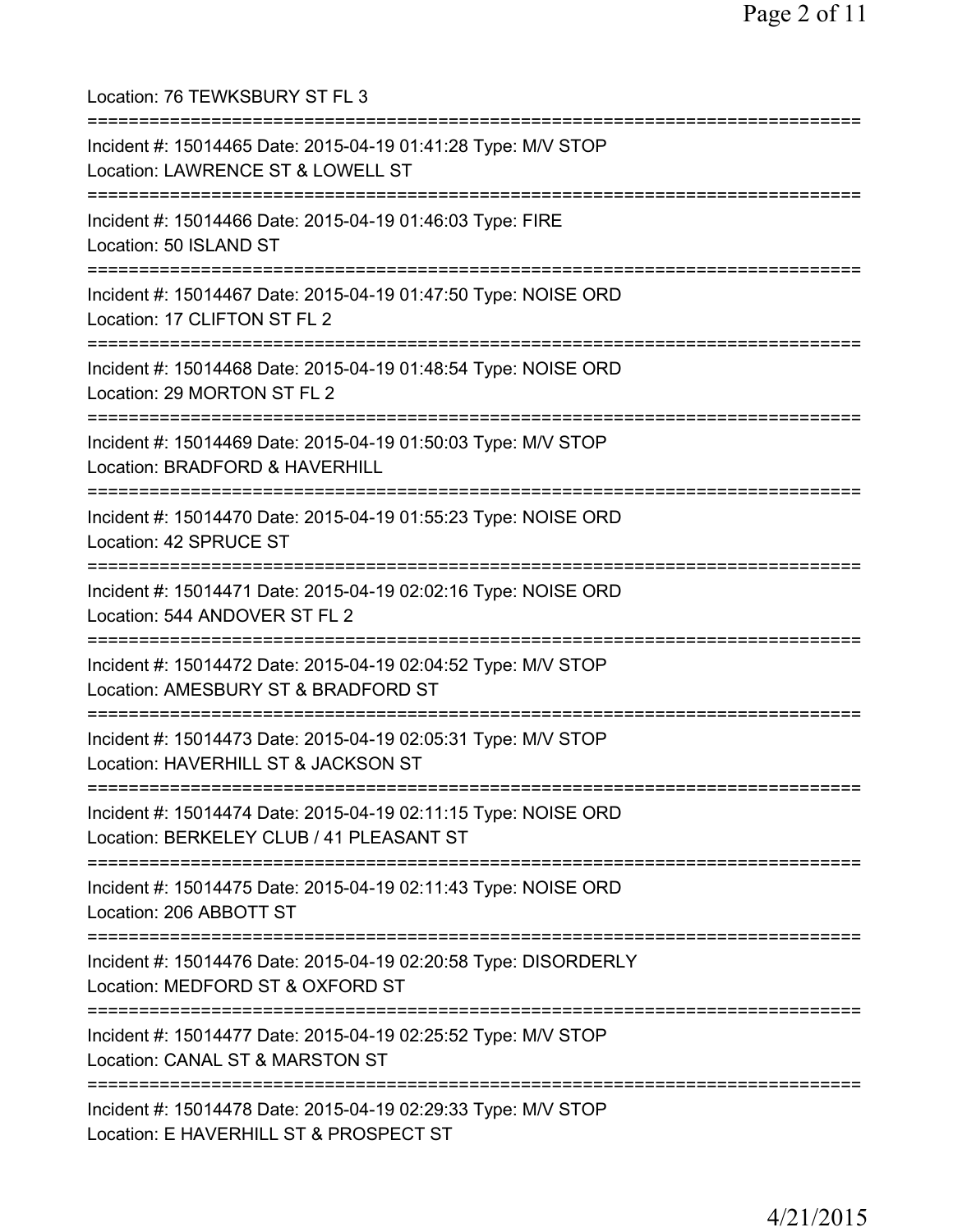| ==========================                                                                                                           |
|--------------------------------------------------------------------------------------------------------------------------------------|
| Incident #: 15014479 Date: 2015-04-19 02:31:11 Type: NOISE ORD<br>Location: 64 WATER ST FL 2                                         |
| Incident #: 15014480 Date: 2015-04-19 02:32:59 Type: NOISE ORD<br>Location: 544 ANDOVER ST FL 2                                      |
| Incident #: 15014481 Date: 2015-04-19 02:38:04 Type: GENERAL SERV<br>Location: E HAVERHILL ST & PROSPECT ST                          |
| Incident #: 15014482 Date: 2015-04-19 02:44:32 Type: M/V STOP<br>Location: BRADFORD ST & BROADWAY                                    |
| ===========================<br>Incident #: 15014483 Date: 2015-04-19 02:45:13 Type: M/V STOP<br>Location: BROADWAY & HAVERHILL ST    |
| =========================<br>Incident #: 15014484 Date: 2015-04-19 02:50:10 Type: AUTO ACC/NO PI<br>Location: LEXINGTON ST & PARK ST |
| Incident #: 15014485 Date: 2015-04-19 02:56:16 Type: M/V STOP<br>Location: BROADWAY & HAVERHILL ST<br>=============================  |
| Incident #: 15014486 Date: 2015-04-19 03:00:11 Type: M/V STOP<br>Location: S BROADWAY & SHATTUCK ST                                  |
| Incident #: 15014487 Date: 2015-04-19 03:02:30 Type: ALARMS<br>Location: DOMINO'S PIZZA / 58 S BROADWAY                              |
| Incident #: 15014488 Date: 2015-04-19 03:03:05 Type: M/V STOP<br>Location: ELIZABETH ST & LOWELL ST                                  |
| Incident #: 15014490 Date: 2015-04-19 03:04:34 Type: M/V STOP<br>Location: BROADWAY & CANAL ST                                       |
| Incident #: 15014489 Date: 2015-04-19 03:08:09 Type: DISTURBANCE<br>Location: 285 ESSEX ST FL 3                                      |
| Incident #: 15014491 Date: 2015-04-19 03:09:42 Type: SHOTS FIRED<br>Location: MYRTLE ST & WALNUT ST<br>===========================   |
| Incident #: 15014492 Date: 2015-04-19 03:11:21 Type: M/V STOP<br>Location: BROMFIELD ST & WALNUT ST                                  |
|                                                                                                                                      |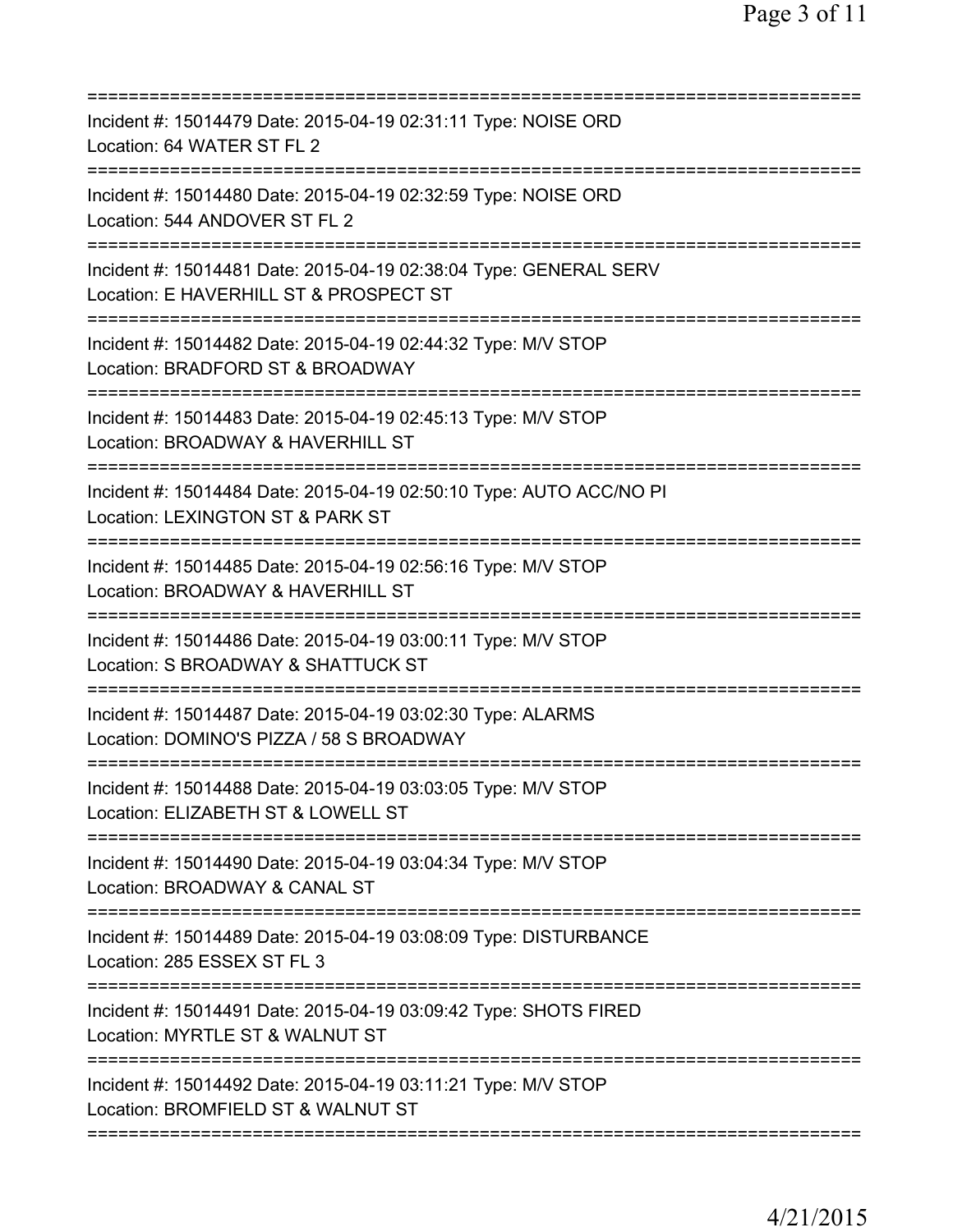| Incident #: 15014493 Date: 2015-04-19 03:26:55 Type: NOISE ORD<br>Location: 64 NEWBURY ST FL 1                                |
|-------------------------------------------------------------------------------------------------------------------------------|
| Incident #: 15014494 Date: 2015-04-19 03:43:59 Type: M/V STOP<br>Location: HAVERHILL ST & WEST ST                             |
| Incident #: 15014495 Date: 2015-04-19 03:47:31 Type: NOISE ORD<br>Location: 238 FARNHAM ST FL 2                               |
| Incident #: 15014496 Date: 2015-04-19 03:48:11 Type: NOISE ORD<br>Location: 45 BROOKFIELD ST FL 2                             |
| Incident #: 15014497 Date: 2015-04-19 03:54:53 Type: M/V STOP<br>Location: AMESBURY ST & COMMON ST                            |
| Incident #: 15014498 Date: 2015-04-19 04:03:14 Type: ALARMS<br>Location: TONY'S CONVENIENCE STORE / 191 PARKER ST             |
| Incident #: 15014499 Date: 2015-04-19 04:06:15 Type: HIT & RUN PED<br>Location: 50 BROADWAY                                   |
| Incident #: 15014500 Date: 2015-04-19 04:15:50 Type: ALARMS<br>Location: 280 MERRIMACK ST                                     |
| Incident #: 15014501 Date: 2015-04-19 04:34:52 Type: DISTURBANCE<br>Location: 5 BIRCH ST                                      |
| Incident #: 15014502 Date: 2015-04-19 06:16:49 Type: DISTURBANCE<br>Location: 54 GROTON ST FL 1                               |
| Incident #: 15014503 Date: 2015-04-19 06:44:18 Type: UNWANTEDGUEST<br>Location: 104 MARSTON ST                                |
| Incident #: 15014504 Date: 2015-04-19 07:16:16 Type: PARK & WALK<br>Location: 205 BROADWAY                                    |
| Incident #: 15014505 Date: 2015-04-19 07:27:57 Type: ALARM/BURG<br>Location: RIVERWALK PROPERTIES / 280 MERRIMACK ST FL 2 & 3 |
| =======================<br>Incident #: 15014506 Date: 2015-04-19 07:38:46 Type: ALARMS<br>Location: 12 CRESTWOOD CIR          |
| ========================<br>=================<br>Incident #: 15014507 Date: 2015-04-19 07:39:39 Type: MV/BLOCKING             |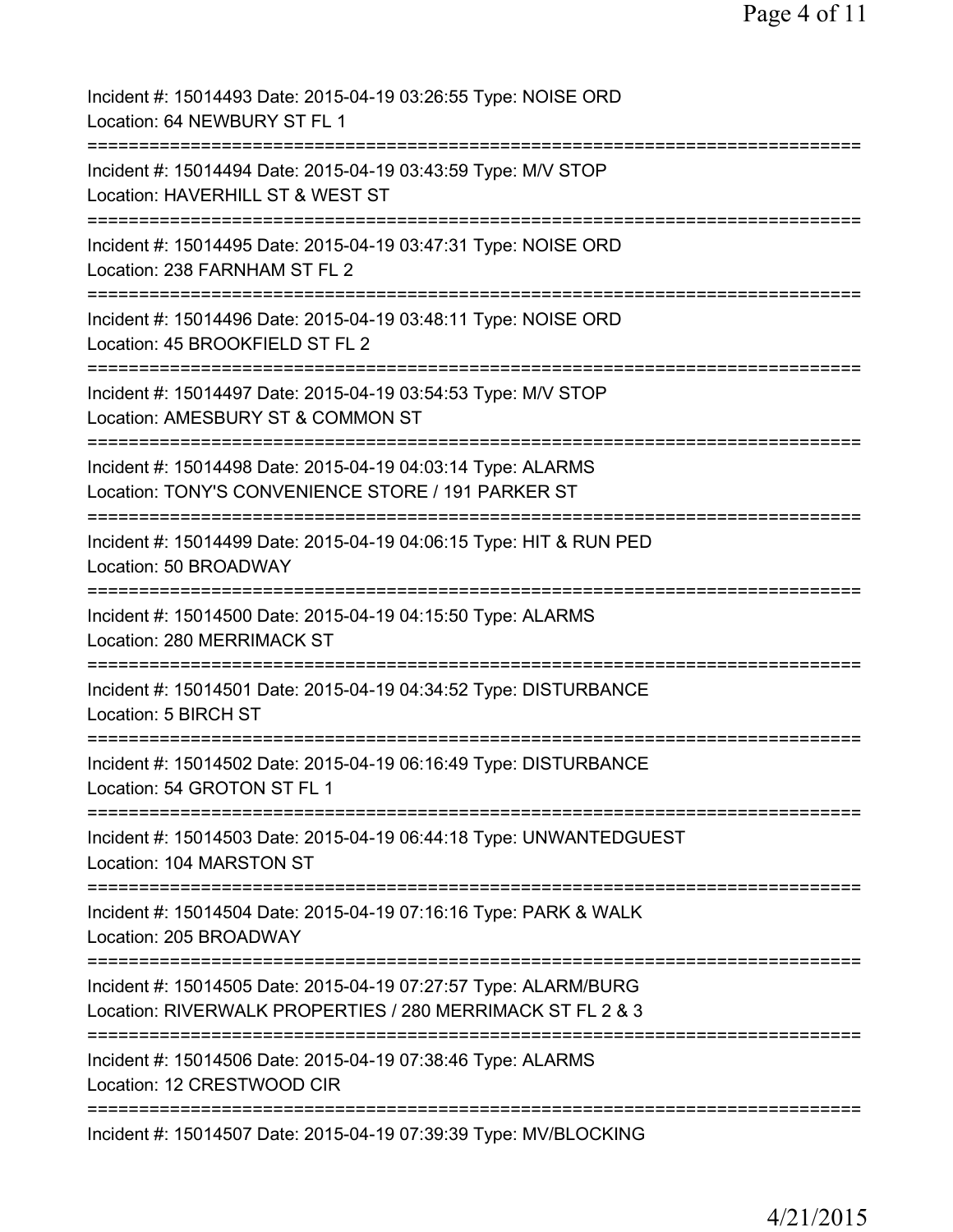Location: 129 MARGIN ST =========================================================================== Incident #: 15014508 Date: 2015-04-19 09:47:47 Type: M/V STOP Location: BROADWAY & TREMONT ST =========================================================================== Incident #: 15014509 Date: 2015-04-19 09:48:42 Type: PARK & WALK Location: BROADWAY =========================================================================== Incident #: 15014510 Date: 2015-04-19 09:51:55 Type: SUS PERS/MV Location: 188 BROADWAY =========================================================================== Incident #: 15014511 Date: 2015-04-19 09:54:00 Type: ALARM/HOLD Location: 54 CRESTWOOD CIR =========================================================================== Incident #: 15014512 Date: 2015-04-19 09:55:16 Type: DOMESTIC/PROG Location: 211 E HAVERHILL ST =========================================================================== Incident #: 15014514 Date: 2015-04-19 09:59:15 Type: KEEP PEACE Location: 353 ESSEX ST #5-B =========================================================================== Incident #: 15014513 Date: 2015-04-19 10:01:48 Type: MV/BLOCKING Location: 9 MORTON ST =========================================================================== Incident #: 15014515 Date: 2015-04-19 10:10:28 Type: PARK & WALK Location: BROADWAY =========================================================================== Incident #: 15014516 Date: 2015-04-19 10:17:54 Type: M/V STOP Location: 4GAT50 / MERRIMACK ST & S UNION ST =========================================================================== Incident #: 15014517 Date: 2015-04-19 10:54:18 Type: NOTIFICATION Location: 320 JACKSON ST =========================================================================== Incident #: 15014518 Date: 2015-04-19 11:21:57 Type: NEIGHBOR PROB Location: 77 EXETER ST FL 2NDFL =========================================================================== Incident #: 15014519 Date: 2015-04-19 11:24:18 Type: MV/BLOCKING Location: 65 PARK ST =========================================================================== Incident #: 15014520 Date: 2015-04-19 11:37:49 Type: M/V STOP Location: FRANKLIN ST & TREMONT ST =========================================================================== Incident #: 15014521 Date: 2015-04-19 11:45:00 Type: SHOPLIFTING Location: CVS PHARMACY / 205 S BROADWAY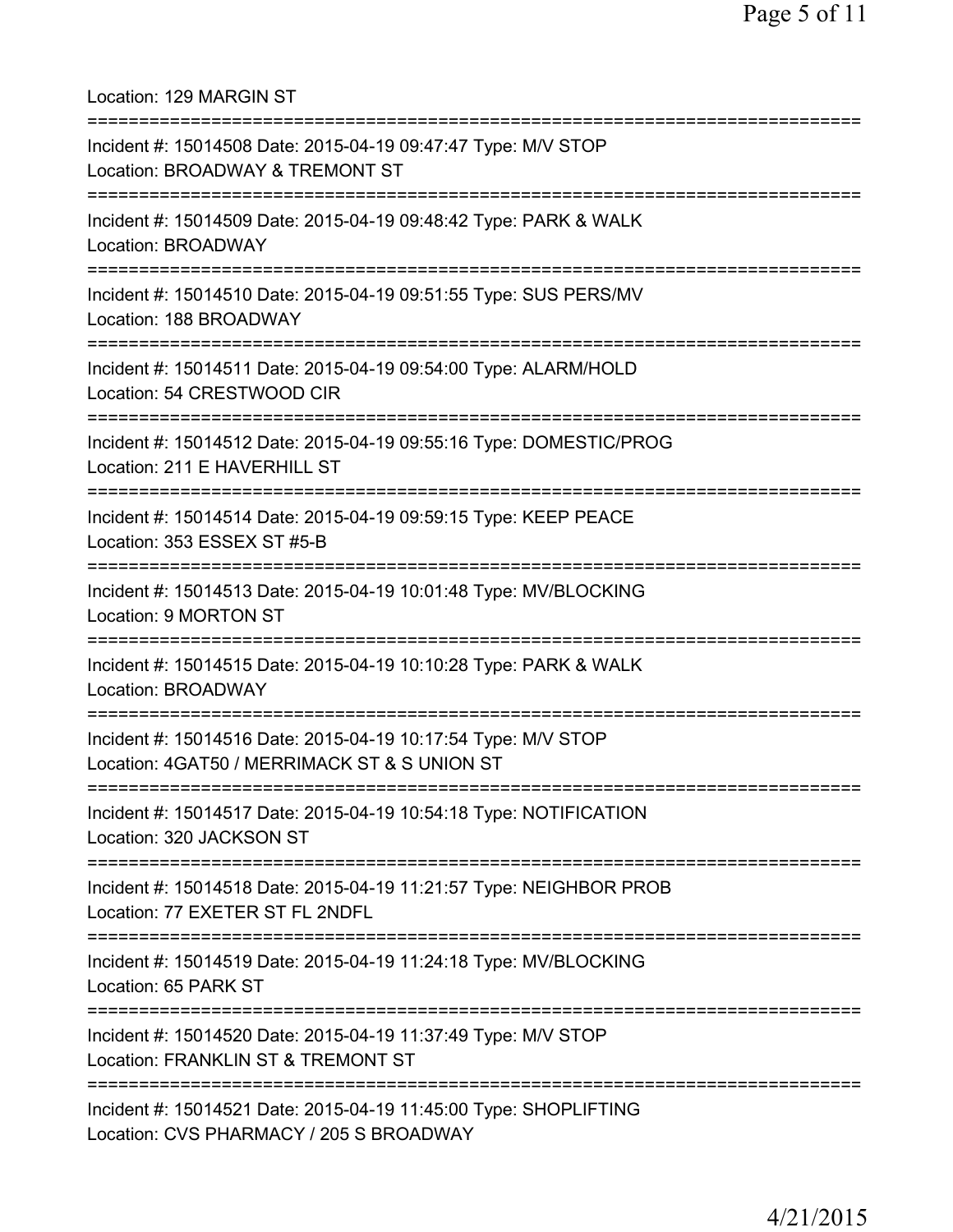| Incident #: 15014522 Date: 2015-04-19 12:01:16 Type: ALARM/BURG<br>Location: 2 CHAMPLAIN AV                                                         |
|-----------------------------------------------------------------------------------------------------------------------------------------------------|
| Incident #: 15014523 Date: 2015-04-19 12:11:52 Type: B&E/PROG<br>Location: 22 BROOKFIELD ST                                                         |
| Incident #: 15014524 Date: 2015-04-19 12:12:30 Type: M/V STOP<br>Location: FARNHAM ST & S UNION ST                                                  |
| Incident #: 15014525 Date: 2015-04-19 12:25:17 Type: DISTURBANCE<br>Location: BROADWAY & ESSEX ST<br>=========================                      |
| Incident #: 15014526 Date: 2015-04-19 12:43:40 Type: ALARM/BURG<br>Location: M.K.S.INSTRUMENTS INC. / 17 BALLARD WY                                 |
| ===========================<br>Incident #: 15014527 Date: 2015-04-19 12:55:00 Type: MEDIC SUPPORT<br>Location: ST PATRICK'S PARISH / 118 S BROADWAY |
| Incident #: 15014528 Date: 2015-04-19 13:07:15 Type: AUTO ACC/NO PI<br>Location: 65 MERRIMACK ST                                                    |
| Incident #: 15014529 Date: 2015-04-19 14:16:47 Type: INVESTIGATION<br>Location: 90 LOWELL ST                                                        |
| Incident #: 15014530 Date: 2015-04-19 14:54:23 Type: M/V STOP<br>Location: 15EG36 / 389 SALEM ST                                                    |
| Incident #: 15014531 Date: 2015-04-19 14:55:15 Type: PARK & WALK<br>Location: 685 ESSEX ST                                                          |
| Incident #: 15014532 Date: 2015-04-19 15:11:29 Type: MAN DOWN<br>Location: 54 E HAVERHILL ST                                                        |
| Incident #: 15014533 Date: 2015-04-19 15:13:04 Type: ASSIST FIRE<br>Location: CRAWFORD ST                                                           |
| Incident #: 15014534 Date: 2015-04-19 15:20:53 Type: DISTURBANCE<br>Location: 237 HIGH ST                                                           |
| Incident #: 15014535 Date: 2015-04-19 15:52:17 Type: NEIGHBOR PROB<br>Location: 77 EXETER ST FL 1ST FL                                              |
|                                                                                                                                                     |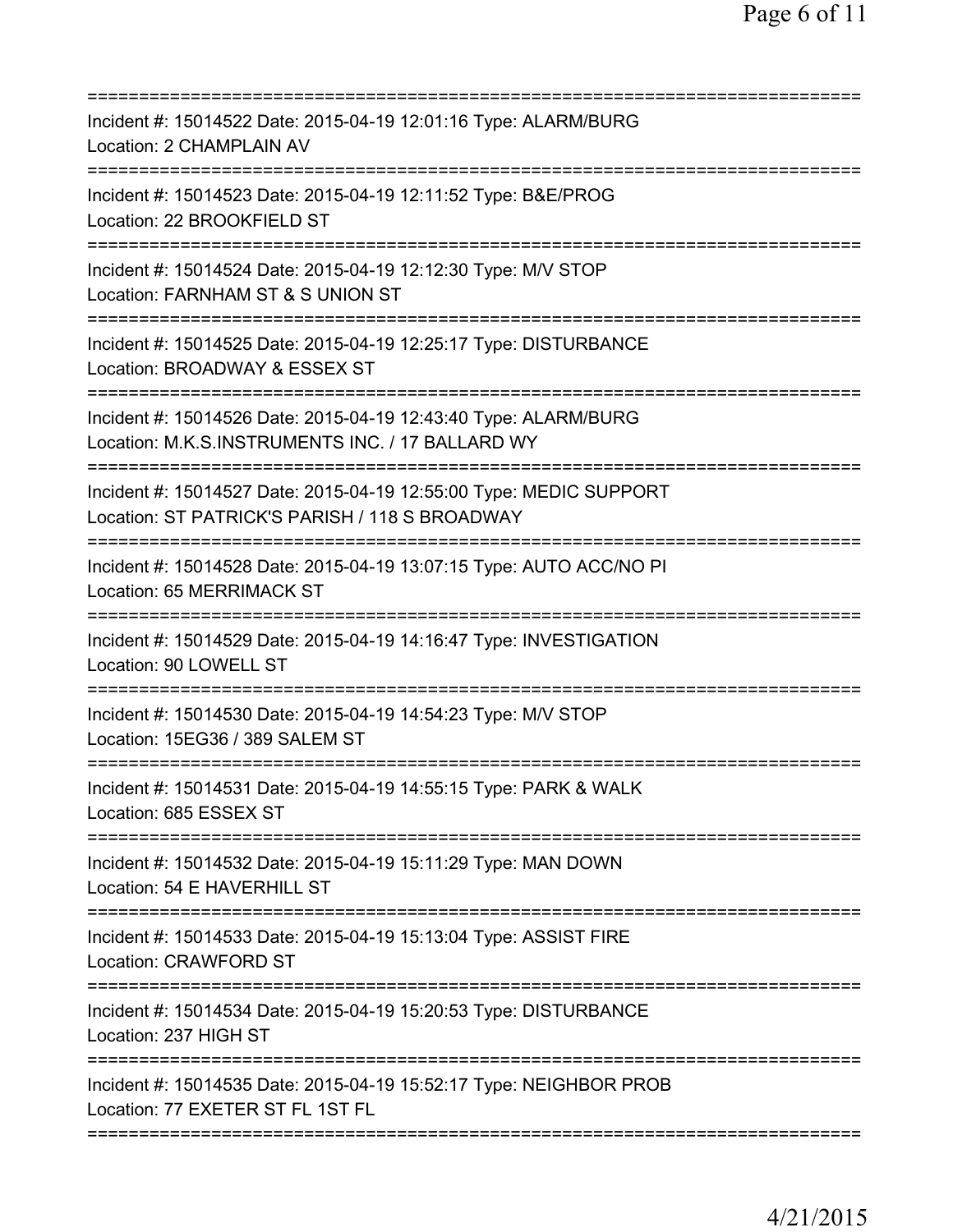| Incident #: 15014536 Date: 2015-04-19 16:12:08 Type: DK (DRUNK)<br>Location: 198 ESSEX ST                                                        |
|--------------------------------------------------------------------------------------------------------------------------------------------------|
| Incident #: 15014537 Date: 2015-04-19 16:17:14 Type: MEDIC SUPPORT<br>Location: 73 GREENWOOD ST                                                  |
| Incident #: 15014538 Date: 2015-04-19 16:20:23 Type: AUTO ACC/UNK PI<br>Location: WINTHROP & S UNION                                             |
| Incident #: 15014539 Date: 2015-04-19 17:02:51 Type: SUS PERS/MV<br><b>Location: INMAN &amp; TRACKS</b>                                          |
| Incident #: 15014540 Date: 2015-04-19 17:28:03 Type: CK WELL BEING<br>Location: 8 ATKINSON ST                                                    |
| ==================<br>Incident #: 15014541 Date: 2015-04-19 17:36:06 Type: CK WELL BEING<br>Location: 680 LOWELL ST FL 2<br>==================== |
| Incident #: 15014542 Date: 2015-04-19 17:38:24 Type: UNWANTEDGUEST<br>Location: BROADWAY MINI-MART / 9 BROADWAY                                  |
| ============================<br>Incident #: 15014543 Date: 2015-04-19 17:40:30 Type: M/V STOP<br>Location: BROADWAY & HAVERHILL ST               |
| Incident #: 15014544 Date: 2015-04-19 17:40:39 Type: KEEP PEACE<br>Location: 437 S BROADWAY                                                      |
| Incident #: 15014545 Date: 2015-04-19 17:42:56 Type: 209A/VIOLATION<br>Location: 174 ANDOVER ST FL 1                                             |
| Incident #: 15014546 Date: 2015-04-19 17:46:09 Type: ALARMS<br>Location: 134 MARGIN ST                                                           |
| Incident #: 15014547 Date: 2015-04-19 17:50:33 Type: ALARMS<br>Location: 89 KNOX ST                                                              |
| Incident #: 15014548 Date: 2015-04-19 17:54:38 Type: M/V STOP<br>Location: HAFFNERS CAR WASH / 425 MARKET                                        |
| Incident #: 15014549 Date: 2015-04-19 18:00:53 Type: M/V STOP<br>Location: S BROADWAY & SALEM ST                                                 |
| ========================<br>=============<br>Incident #: 15014550 Date: 2015-04-19 18:05:08 Type: M/V STOP                                       |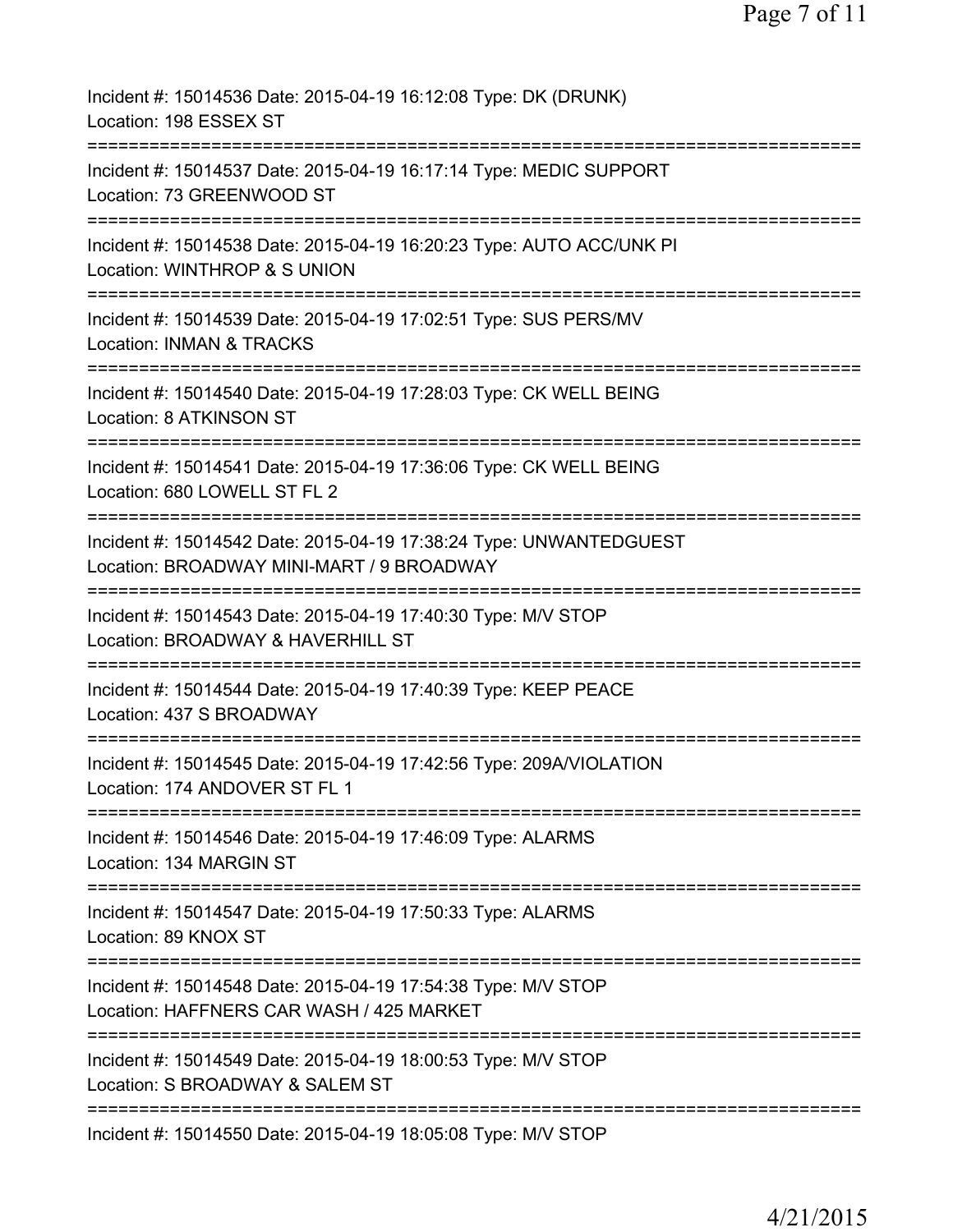| Location: 381 HAVERHILL ST<br>===============================                                                                                      |
|----------------------------------------------------------------------------------------------------------------------------------------------------|
| Incident #: 15014551 Date: 2015-04-19 18:12:28 Type: M/V STOP<br>Location: 383 HAVERHILL ST<br>================================                    |
| Incident #: 15014552 Date: 2015-04-19 18:13:18 Type: NOISE ORD<br>Location: FARNHAM ST & PARKER ST                                                 |
| Incident #: 15014553 Date: 2015-04-19 18:14:51 Type: VIO CITY ORD<br>Location: COLONIAL RD & DURSO AV                                              |
| Incident #: 15014554 Date: 2015-04-19 18:27:33 Type: M/V STOP<br>Location: HAFFNERS GAS STATION / 262 LAWRENCE ST                                  |
| --------------------------<br>Incident #: 15014555 Date: 2015-04-19 18:28:29 Type: DOMESTIC/PROG<br>Location: 10 HAWLEY ST                         |
| Incident #: 15014556 Date: 2015-04-19 18:28:47 Type: M/V STOP<br>Location: 332 BROADWAY                                                            |
| Incident #: 15014557 Date: 2015-04-19 18:30:28 Type: UNWANTEDGUEST<br>Location: 187 NEWBURY ST FL 3                                                |
| Incident #: 15014558 Date: 2015-04-19 18:35:35 Type: MV/BLOCKING<br>Location: 110 GILBERT ST                                                       |
| Incident #: 15014559 Date: 2015-04-19 18:42:38 Type: DRUG VIO<br>Location: 62 MIDDLEBURY ST                                                        |
| ======================================<br>===============<br>Incident #: 15014560 Date: 2015-04-19 18:54:51 Type: THREATS<br>Location: 81 CROSS ST |
| Incident #: 15014561 Date: 2015-04-19 18:56:13 Type: M/V STOP<br>Location: HAVERHILL ST & HILLSIDE AV                                              |
| Incident #: 15014562 Date: 2015-04-19 19:01:56 Type: DISTURBANCE<br>Location: CANTON ST & KENDALL ST                                               |
| Incident #: 15014563 Date: 2015-04-19 19:07:16 Type: NOISE ORD<br>Location: 59 CHELMSFORD ST                                                       |
| Incident #: 15014564 Date: 2015-04-19 19:08:07 Type: NOISE ORD<br>Location: 54 FOSTER ST                                                           |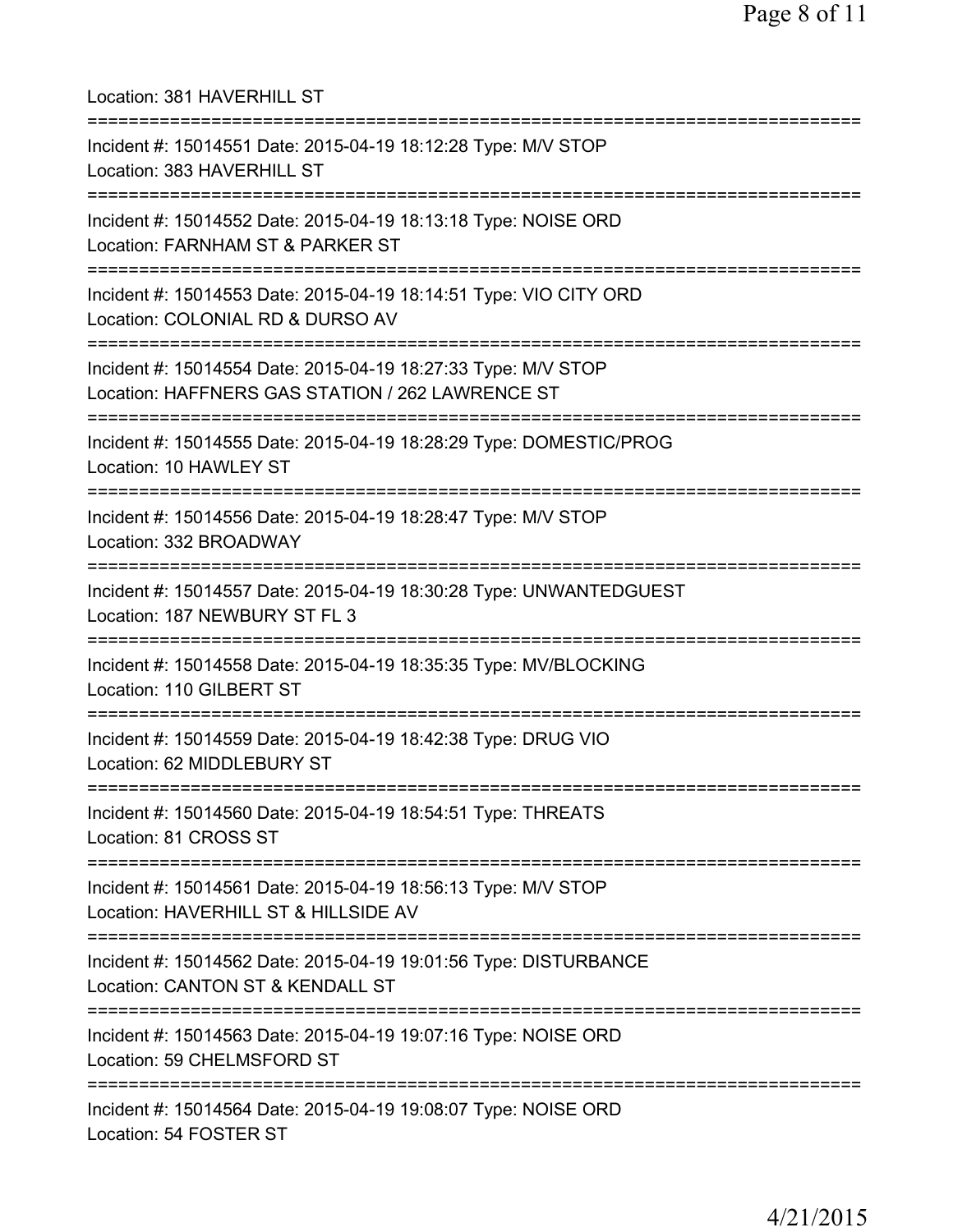| Incident #: 15014565 Date: 2015-04-19 19:24:28 Type: B&E/PROG<br>Location: 19 FALMOUTH ST FL 1                                               |
|----------------------------------------------------------------------------------------------------------------------------------------------|
| Incident #: 15014566 Date: 2015-04-19 19:37:55 Type: AUTO ACC/NO PI<br>Location: CVS PHARMACY / 266 BROADWAY<br>===========================  |
| Incident #: 15014567 Date: 2015-04-19 19:40:49 Type: ALARMS<br>Location: M&K AUTO REPAIR / 134 WEST ST                                       |
| Incident #: 15014568 Date: 2015-04-19 19:46:43 Type: UNWANTEDGUEST<br>Location: FAMILY DOLLAR / 700 ESSEX ST<br>============================ |
| Incident #: 15014569 Date: 2015-04-19 19:47:19 Type: M/V STOP<br><b>Location: CROSS ST</b>                                                   |
| Incident #: 15014570 Date: 2015-04-19 20:03:19 Type: M/V STOP<br>Location: BROADWAY & HAVERHILL ST                                           |
| Incident #: 15014571 Date: 2015-04-19 20:04:51 Type: M/V STOP<br>Location: COMMON ST & LAWRENCE ST                                           |
| Incident #: 15014572 Date: 2015-04-19 20:12:42 Type: M/V STOP<br>Location: ESSEX ST & WINTER ST                                              |
| Incident #: 15014573 Date: 2015-04-19 20:18:10 Type: M/V STOP<br>Location: 50 BROADWAY                                                       |
| Incident #: 15014574 Date: 2015-04-19 20:18:18 Type: SPECIAL CHECK<br>Location: 7 FARNHAM ST FL 2                                            |
| Incident #: 15014575 Date: 2015-04-19 20:36:53 Type: NOISE ORD<br>Location: BERKELEY ST & FERN ST                                            |
| Incident #: 15014576 Date: 2015-04-19 20:47:03 Type: AUTO ACC/PI<br>Location: POLLO TIPICO / 190 LAWRENCE ST                                 |
| Incident #: 15014577 Date: 2015-04-19 21:02:54 Type: NOISE ORD<br>Location: 340 HAMPSHIRE ST                                                 |
| Incident #: 15014578 Date: 2015-04-19 21:13:50 Type: THREATS<br>Location: 144 BUTLER ST                                                      |
|                                                                                                                                              |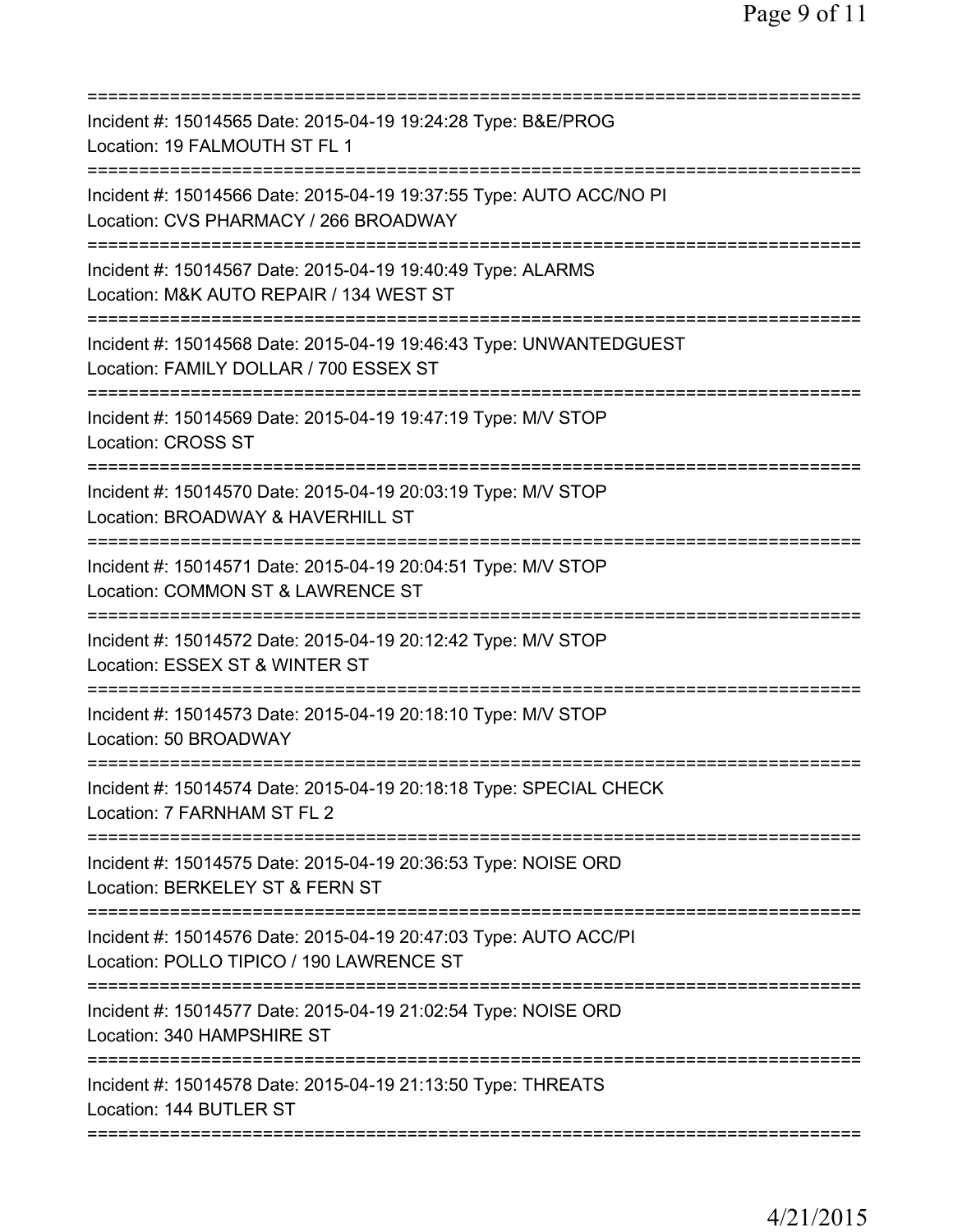| Incident #: 15014579 Date: 2015-04-19 21:15:35 Type: WOMAN DOWN<br>Location: 499 ESSEX ST                                    |
|------------------------------------------------------------------------------------------------------------------------------|
| Incident #: 15014580 Date: 2015-04-19 21:55:55 Type: M/V STOP<br>Location: 90 LOWELL ST                                      |
| Incident #: 15014581 Date: 2015-04-19 22:02:42 Type: M/V STOP<br>Location: MARKET ST & S UNION ST                            |
| Incident #: 15014582 Date: 2015-04-19 22:08:24 Type: DISORDERLY<br>Location: HAFFNER'S GAS STATION / 69 PARKER ST            |
| Incident #: 15014583 Date: 2015-04-19 22:27:47 Type: DISORDERLY<br>Location: 48 ADAMS ST                                     |
| Incident #: 15014584 Date: 2015-04-19 22:32:16 Type: M/V STOP<br>Location: ALLSTON ST & HIGH ST<br>========================= |
| Incident #: 15014585 Date: 2015-04-19 22:36:01 Type: M/V STOP<br>Location: 207 HAVERHILL ST                                  |
| Incident #: 15014586 Date: 2015-04-19 23:10:36 Type: DISORDERLY<br>Location: 14 STEINER ST                                   |
| Incident #: 15014587 Date: 2015-04-19 23:18:22 Type: M/V STOP<br>Location: MALAYA'S / 2 NEWBURY ST                           |
| Incident #: 15014588 Date: 2015-04-19 23:25:46 Type: TENANT PROB<br>Location: 99 SUMMER ST FL 1                              |
| Incident #: 15014589 Date: 2015-04-19 23:42:12 Type: SUS PERS/MV<br>Location: ARLINGTON ST & BROADWAY                        |
| Incident #: 15014590 Date: 2015-04-19 23:45:18 Type: SUS PERS/MV<br>Location: METROPOLITAN CREDIT UNION / 215 S BROADWAY     |
| Incident #: 15014591 Date: 2015-04-19 23:48:19 Type: DISTURBANCE<br>Location: MAKARENA RESTAURANT / 150 COMMON ST            |
|                                                                                                                              |

411 record(s)

{ call presslog("2015-04-19","0000","2015-04-19","2359") }